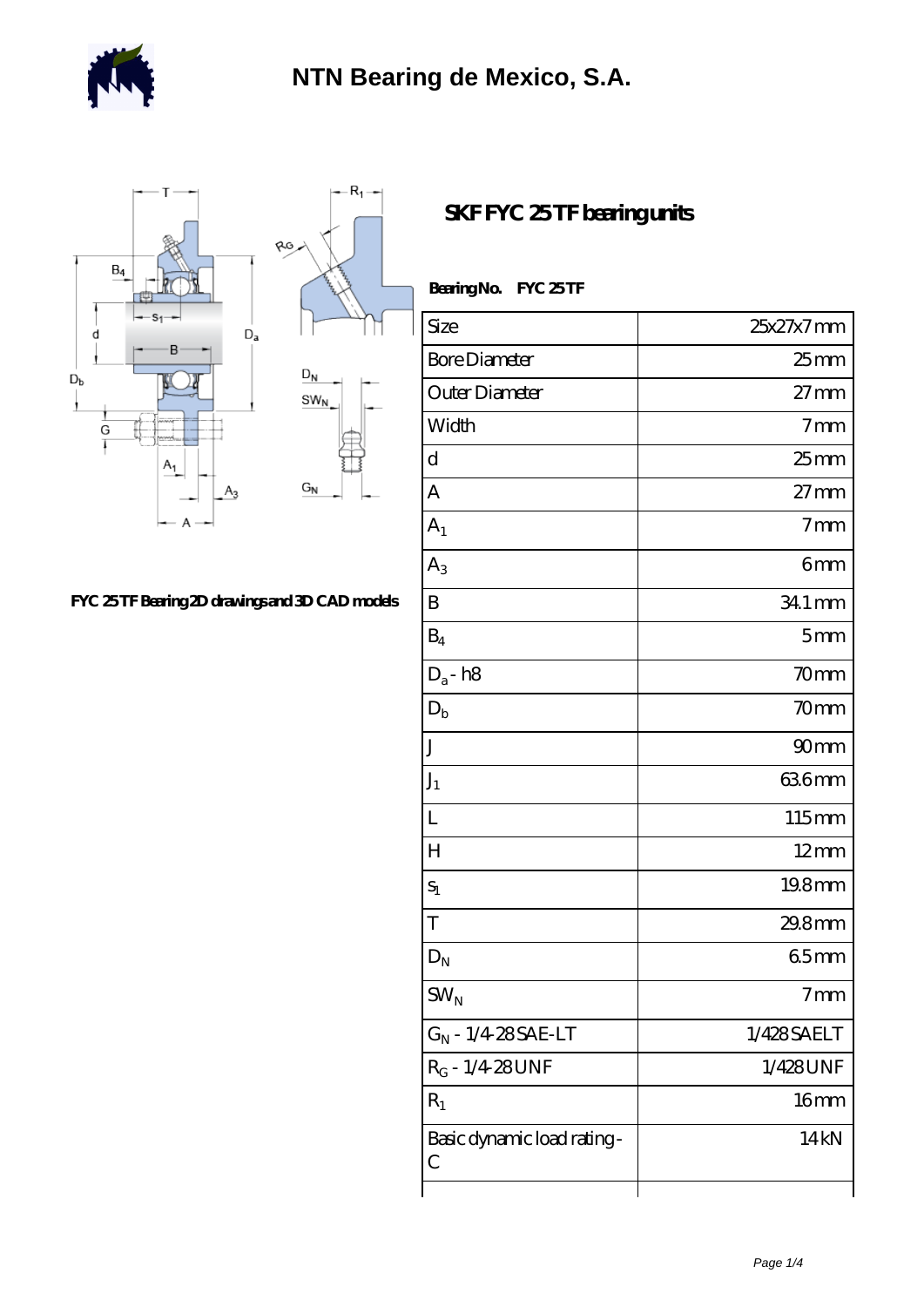

## **[NTN Bearing de Mexico, S.A.](https://m.berliner-freunde.org)**

| Basic static load rating - $C_0$          | 7.8 <sub>kN</sub>                                                                                                                                               |
|-------------------------------------------|-----------------------------------------------------------------------------------------------------------------------------------------------------------------|
| Fatigue load limit - P <sub>u</sub>       | 0335kN                                                                                                                                                          |
| Limiting speed with shaft<br>tolerance h6 | 7000r/min                                                                                                                                                       |
| Weight                                    | 0.92kg                                                                                                                                                          |
| Thread - $G_2$                            | M6x0.75                                                                                                                                                         |
| Hexagonal key size for grub<br>screw-H    | 3mm                                                                                                                                                             |
| Category                                  | Flange Block Bearings                                                                                                                                           |
| Inventory                                 | Q0                                                                                                                                                              |
| Manufacturer Name                         | <b>SKF</b>                                                                                                                                                      |
| Minimum Buy Quantity                      | N/A                                                                                                                                                             |
| Weight / Kilogram                         | 0975                                                                                                                                                            |
| Product Group                             | M06110                                                                                                                                                          |
| Number of Mounting Holes                  | 4                                                                                                                                                               |
| Mounting Method                           | <b>Set Screw</b>                                                                                                                                                |
| Housing Style                             | 4 Bolt Round Flange<br>Cartridge                                                                                                                                |
| Rolling Element                           | <b>Ball Bearing</b>                                                                                                                                             |
| Housing Material                          | Cast Iron                                                                                                                                                       |
| Expansion / Non-expansion                 | Non-expansion                                                                                                                                                   |
| Mounting Bolts                            | 10Millimeter                                                                                                                                                    |
| Relubricatable                            | Yes                                                                                                                                                             |
| <b>Insert Part Number</b>                 | YAR 205-2F                                                                                                                                                      |
| <b>Seals</b>                              | M Seal                                                                                                                                                          |
| Housing Configuration                     | 1 Piece Solid                                                                                                                                                   |
| Pilot Configuration                       | With Pilot                                                                                                                                                      |
| Inch - Metric                             | Metric                                                                                                                                                          |
| Long Description                          | 4 Bolt Round Flange<br>Cartridge; 25MM Bore;<br>90MM Bolt Circle; 636MM<br>Bolt Spacing, 1 Piece Solid;<br>Set Screw Mount; Cast Iron;<br>Ball Bearing, 34, 1MM |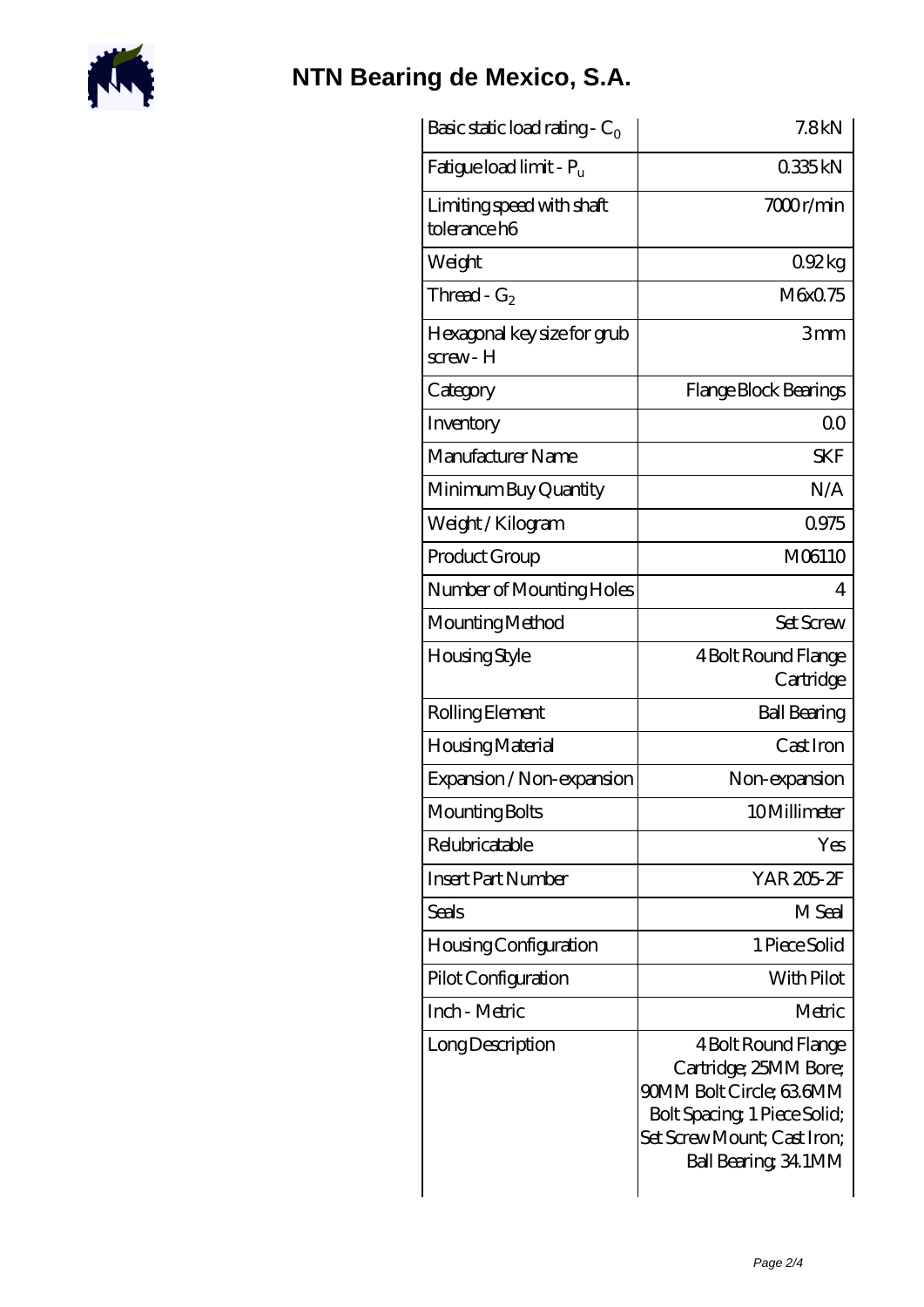

## **[NTN Bearing de Mexico, S.A.](https://m.berliner-freunde.org)**

|                                       | Length Thru Bore;<br>Relubricatable; M Seal Seals                       |
|---------------------------------------|-------------------------------------------------------------------------|
| <b>Other Features</b>                 | Single Row   Wide Inner<br>Race   Open End   Has<br>Flinger   Y Bearing |
| Category                              | Flange Block                                                            |
| <b>UNSPSC</b>                         | 31171501                                                                |
| Harmonized Tariff Code                | 8483204040                                                              |
| Noun                                  | Bearing                                                                 |
| Keyword String                        | Flanged                                                                 |
| Manufacturer URL                      | http://www.skf.com                                                      |
| Manufacturer Item Number              | FYC 25TF                                                                |
| Weight/LBS                            | 205                                                                     |
| Cartridge Pilot Depth                 | 0.236Inch   6Millimeter                                                 |
| Cartridge Pilot Diameter              | 2756Inch   70Millimeter                                                 |
| Bore                                  | 0.984 Inch   25 Millimeter                                              |
| Length Thru Bore                      | 1.343 Inch   34.1 Millimeter                                            |
| <b>Bolt Spacing</b>                   | 2504 Inch   636 Millimeter                                              |
| Nominal Bolt Circle<br>Diameter Round | 35Inch   90Millimeter                                                   |
| bore diameter:                        | $25$ mm                                                                 |
| radial static load capacity:          | 7.8 <sub>kN</sub>                                                       |
| bolt circle diameter:                 | 35433in                                                                 |
| end type:                             | Open                                                                    |
| overall length/diameter:              | 115mm                                                                   |
| length through bore:                  | 29.8mm                                                                  |
| bore type:                            | Round                                                                   |
| finish/coating                        | Uncoated                                                                |
| mounting type:                        | Four-Bolt Piloted                                                       |
| lubrication type:                     | Lubrication Fitting                                                     |
| housing material:                     | Cast Iron                                                               |
| series                                | FYC                                                                     |
| locking device:                       | Set Screw                                                               |
|                                       |                                                                         |